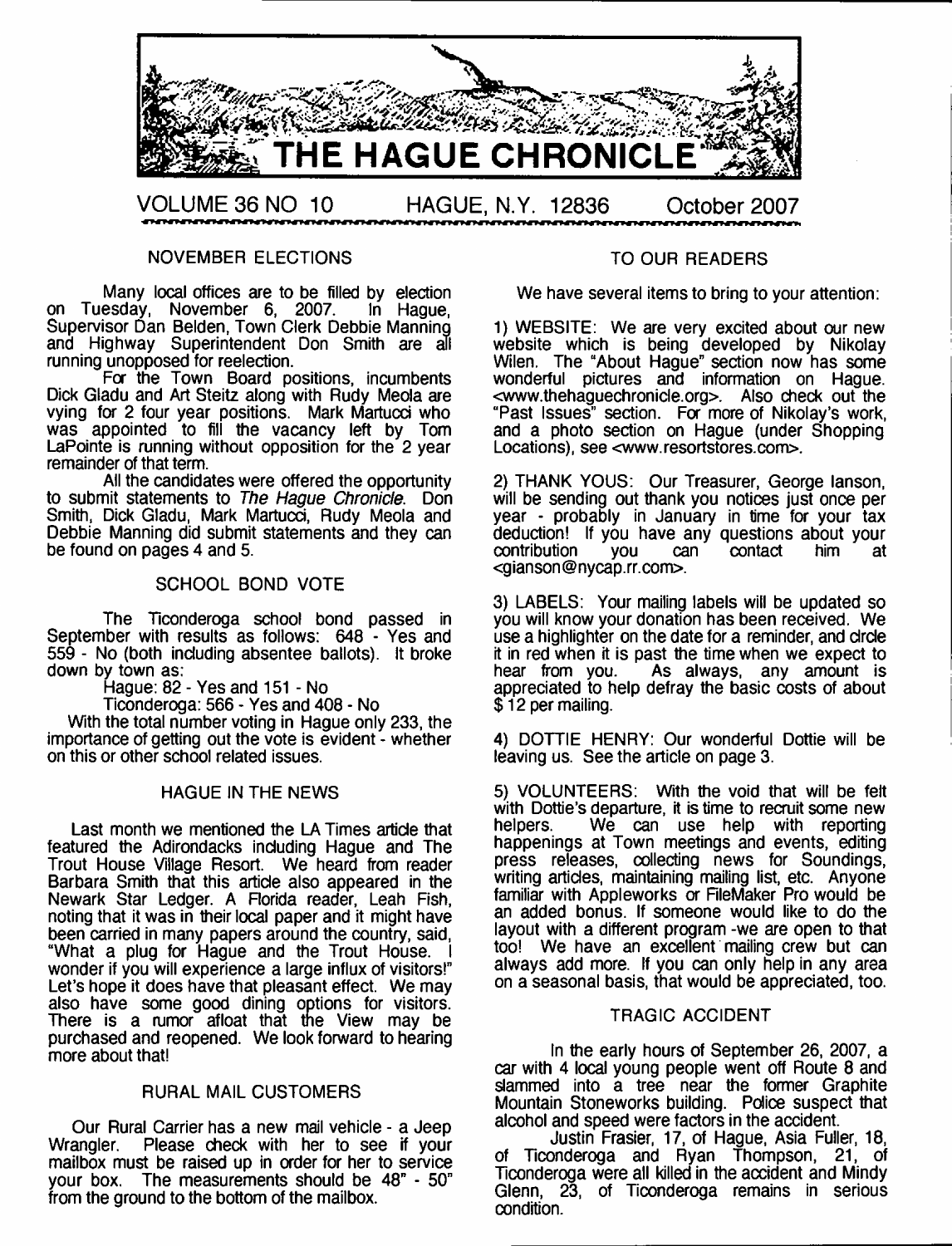**-2-**

September's monthly meeting proved to be a most enjoyable afternoon. Author Carol Gregson was the quest speaker and gave an interesting and amusing presentation, especially with her selected readings from her latest book, <u>Leaky Boots</u>. Her books can be found at many Adirondack shops in the area.

Our fall outing to Long Lake and Blue Mt Lake on October 4th couldn't have been nicer. It was a beautiful sunny day for a drive and the shades of fall were almost at peak over in that area. We found Hoss's Comer Store to be a neat shopping experience and the lunch at the old Adirondack Hotel was delightful. We then drove from Long Lake to the Blue Mt. Adirondack Museum for the rest of the afternoon. It was a full day and fun was had by all.

October's meeting will be held on Tuesday, October 23rd at the Community Center starting at noon. We are having a Halloween Luncheon Party 'Catered by Katie' and members are reminded to COME IN DISGUISE!! Prizes will be awarded for the three best costumes.

On Thursday, November 8th, we are planning an outing to Keene, NY to visit the North Country Taxidermy & Adirondack Reflections shop, another 'Must See in the Adirondacks'. From there, we will continue on to Saranac Lake for lunch and more browsing in the village.

On Tuesday, November 13th, starting at 9:30 a.m. at the Community Center, there will be a Senior Workshop to make holiday decorations to sell at our Christmas Tree Shop during the town's Holiday in Hague weekend.

As you can all see, the Club Calendar is a very active one. If any of you readers are interested in joining us, please give me a call - Madeline - 543- 6130.

#### FLU SHOTS

Flu shots are available on Thursday, November 1 from 1-3 pm at the Hague Community Center. There will be a charge of \$20 for those under 65. Persons 65 and over must show their Medicare card.

## LARAC NEWS

The LARAC Annual Fall Festival is scheduled for Saturday, November 10, 2007 from 10 am - 5 pm and on Sunday, November 11th from 10 am - 4 pm at the Adirondack Community College Gym. Admission is \$4.00, free for ages 12 and under.

The Hague Republican Party invites all residents to their election year Community Picnic. Local candidates as well as some state and congressional candidates will be in attendance. Hot dogs and soda will be served and there is no charge.

The event takes place on Saturday, November 3, 2007 from noon to 3 pm at the Northern Lake George Resort on Lakeshore Drive.

## BOOK ON HISTORICAL SITES

Roger Fulton, the "Common Man" who presented the basics about the French and Indian War at a Hague Historical Society program last summer, has published a new book in his outdoor<br>series. This latest venture co-authored with This latest venture  $\infty$ -authored with Michael Carpenter is called 25 Interesting Historical Sites to Explore in the Lake George. NY Region. It is broken down by access exits off the Northway and gives explicit directions to each site.

For further information or to order online go to [<www.RogerFulton.com](http://www.RogerFulton.com)> or contact him at 386- 956-6089.

#### HVFD REPORT

Thanks to one and all who turned out, or in other ways helped make our recent Spaghetti Supper such a success. Several seasonal folks joined us for the first time.

With great cooperation from the Hague Town Board two major items have been resolved. Two dry hydrants and an improved drafting ramp have been installed near the Town boat launch, greatly increasing our pumping capacity for the center village and beyond. Also our budget for 2008 has been completed and approved. Due to obsolescence, we have recently had to purchase 6 sets of turn out gear and 6 sets of fire police gear.

In September there were 5 fire calls using 171 man hrs. and 6 ambulance calls using 84.5 man hours. The severity of cases which our E.M.T.s have faced recently has been unusual, particularly a serious motorcycle accident on Route 9N followed by the tragic occurrence on Route 8. They are deserving of all our moral support.

Election of officers for 2008 will occur at our next monthly meeting. All members are urged to attend. We are now recruiting new members as firemen, E.M.T.s, fire police and supportives. See any fireman for information.

*THE HAGUE CHRONICLE* **is mailed out by volunteers on the Thursday after the third Tuesday of each month. The news deadline is six days earlier. Please send news or questions to <[HagueChronicle@nycap.rr.com](mailto:HagueChronicle@nycap.rr.com)> or to the address below.** *The Hague Chronicle* **is supported by its readers and you may send your yearly tax deductible contribution to the treasurer at: THE HAGUE CHRONICLE PO Box 748 Hague, New York 12836-0748 Editor: Dorothy Henry\_\_\_\_\_\_\_\_\_\_\_\_\_\_\_\_\_\_\_\_\_\_\_\_\_\_\_\_\_\_\_\_\_ Publisher: Judith Stock (518-543-6517)**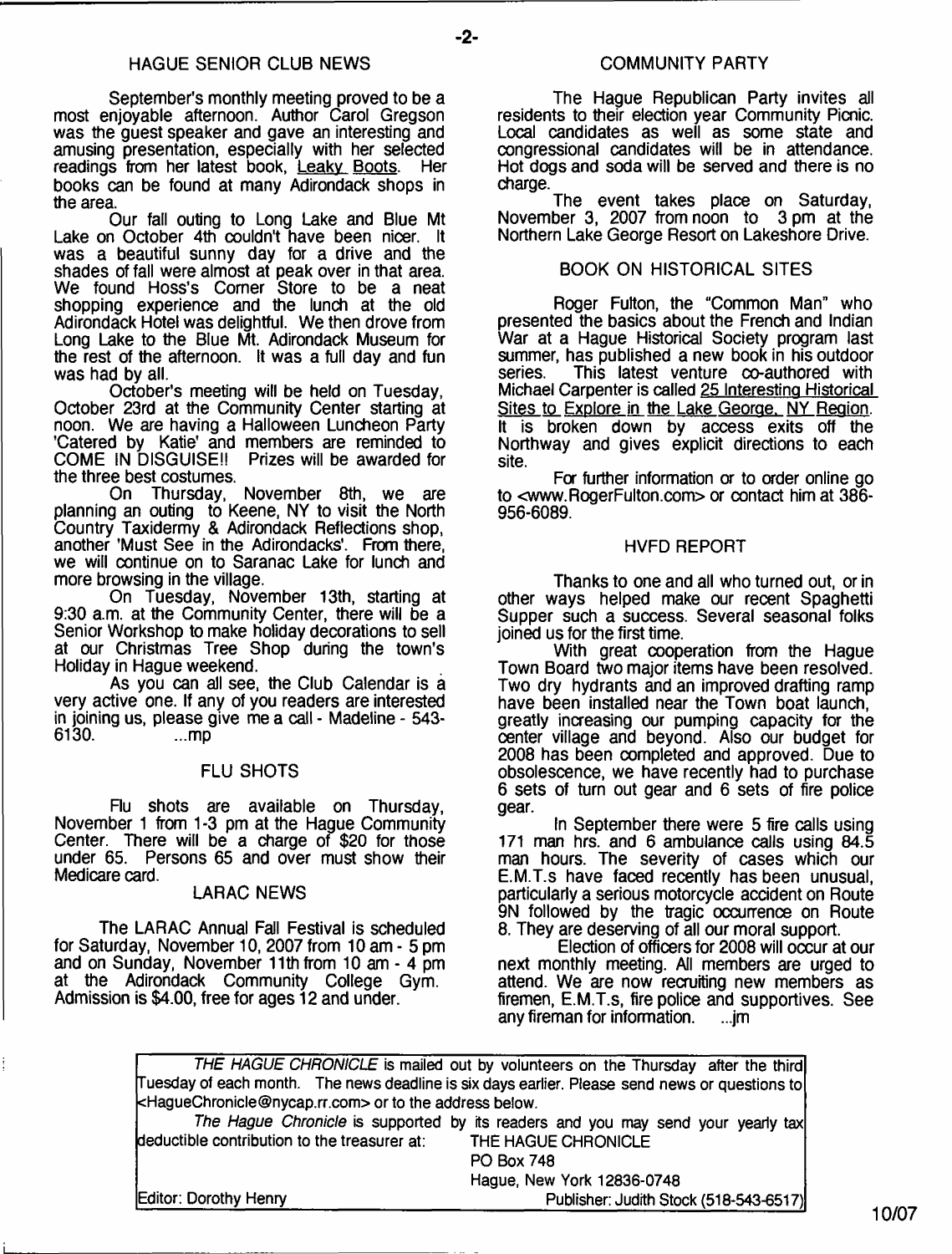"Natura Morta: Still Life Painting and the Medici Collections," which opens at the Hyde's Charles R. Wood Gallery on November 3 and will be on exhibit through January 13, 2008, includes 43 paintings from the famous Medici family collections in Florence, Italy. The opening reception for members will have special guest, His Excellency, Marcello Spatafora, guest, His Excellency, Marcello Spatafora, Ambassador to the United Nations from Italy.

"Natura Morta" will feature works of art that beautifully illustrate "abundance in nature," typical of still-life painting. This preoccupation with nature influenced the development of western art and culture.

The exhibition also underlines the richness of form and oolor that can be said to have exploded during the artistic period known as the Baroque (1600s-1720s), a period in which Florence, thanks to the collecting of the Medici, was one of the most important centersof activity in Europe.



ADIRONDACK LIFE PHOTO CONTEST

The Adirondack Life Photo Contest is in its 13th vear. Each applicant may submit up to 10 Each applicant may submit up to 10 photographs and there is no entry fee. All photos must be taken in the Adirondack Park. Deadline for submission is December 1, 2007.

Winners will be announced in January and prizes are awarded. See contest guidelines at <[www.adirondacklife.com/photo](http://www.adirondacklife.com/photo) >.

## A FAREWELL TO DOTTIE

After more than 30 years of devoted service to *The Hague Chronicle* and most of the organizations in town, Dottie Henry will be greatly missed as she leaves Hague for new quarters in Saratoga Springs.

Her dependability and work ethic are beyond<br>description. There is no one else who has There is no one else who has participated more in the activities of Hague. And on the social scene she is involved in every activity and a prized guest in the homes of her many, many friends. Dottie is always a pleasure to be around with.her good natured spirit and gentle demeanor.

Dottie will leave her visiting mice, unfriendly bats and winter ice for Woodlawn Commons "for active people who (want to enjoy) a private, maintenance-free environment." This living situation will allow Dottie to participate in everything that Saratoga has to offer!

*The Hague Chronicle* hosted a brief farewell coffee time for Dottie on Thursday, October 18th just prior to the mailing of this issue. The Chronicle Board deemed her Publisher and Editor, Emerita and gave her tokens of their affection.

## TAX UPDATES

Councilman Dick Gladu and Richard Wray of the Ticonderoga Taxpayers Association are among the local activists who have sent letters to the NY State leadership expressing dismay at the current lack of movement toward researching new methods to fund public education. Wray has announced an extensive update of Ticonderoga's web site on property tax reform <[www.EyeOnTi.com>](http://www.EyeOnTi.com).

## HEALTH INSURANCE FOR SMALL BUSINESS

The Ticonderoga Chamber of Commerce will host a Small Business Health Insurance Day for information and open enrollment. Their Health Insurance Partners, the Plattsburgh Service Corp. will be at the Chamber office on Friday, October 26, 10 am to 3 pm.

Licensed health insurance broker Sandra Duquette will be on hand to offer personalized service with health insurance needs. Options are available to Groups and Sole Proprietors and new choices are being offered. Chamber at 585-6619 for more information.

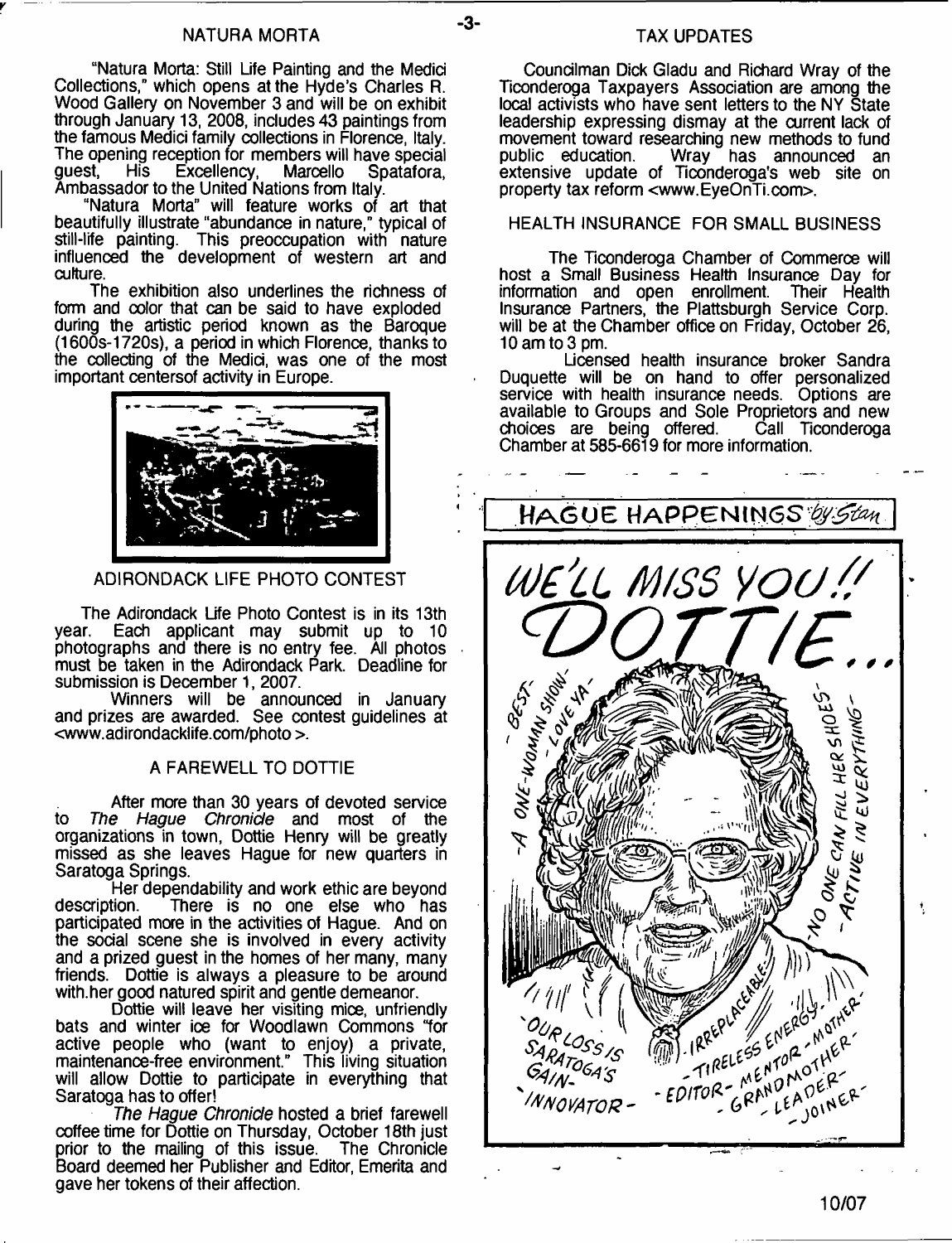## DICK GLADU, TOWN BOARD

I am running for reelection, for a second term, as councilman in the town of Hague and ask for your continued support.

Our Town continues to face a future of significant change and significant challenges. If not properly managed, these challenges could impact the character and quality of life we enjoy here in Hague.

Technology has opened the door for our residents to conduct business remotely. As a destination for tourists and as a retirement location for many, the door is open to the establishment of businesses to provide the critical services needed by that population base. This in turn will provide much needed jobs for our local population. Growth, guided by our Adirondack values, which satisfies the needs of our residents and visitors is my vision.

We are the stewards of our natural resources and must continue our focus on the environment through managed and responsible land use. The Town ordinances must be constantly reviewed, enforced, and if inadequate, amended to better serve the people of Hague.

Sound fiscal decisions, supported by sound business practices must continue. The needs of the Town must be balanced with the financial impact to our residents. Property assessments must be constantly scrutinized to insure equity both within the Town and between Towns within the school district. School funding and property tax reform must be enacted by the State Legislators to reduce the financial burden on our residents and prevent any loss of properties due to out of control taxes. It is my commitment to you to continue to drive for meaningful change at the State level.

Your vote counts here and as property owners in New York State, you have the right to select where you want to vote. The real leverage we have is to increase the number of current registered voters who actually vote so that decisions reflect the majority viewpoint.

Over the past 4 years, I have had the opportunity to deal with these issues and challenges, and with your support, will continue to do so.

## MARK MARTUCCI

Hello, readers of *The Hague Chronicle.* For those who do not know me, I thank the Chronicle staff for giving me the opportunity to introduce myself.

was born in Astoria, Queens in 1961. Presently I reside with my wife Kim on Split Rock Road. I have been coming to Lake George for over 44 years, including the last 28 years living as a permanent resident of Hague.

My educational background includes a degree in Business Administration and also a Bachelors degree in Finance from Siena College. Presently I work in management at our family's resort in Silver Bay and also am a New York State Certified Residential Real Estate Appraiser.

The following is a list of organizations and activities of which I have been involved with over the last 28 years. I have been a member of the Hague Volunteer Fire Department for over 25 years. Our

## Martucci, con't.

business has been a member of the Hague Chamber of Commerce for 28 years. I have been a Hague Committeeman for the Warren County Republican Committee for 11 years and also as Vice Chair to the Hague Republican Party. I have served as the Hague delegate to the Warren County Council of Chambers of Commerce for the last 18 years of which I served 3 years as President of the Council. I am a former member of the Warren County Board of Supervisors Tourism Promotion Advisory Committee (TPCAC). Additionally, I served for 10 years as Promoter for the Hague Winter Carnival's Motorized Races. Lastly, I was member of The Hague Fish and Game Club. Hmmm, that's where all the years have gone.

This now leads me into my present interest to become a Member of the Hague Town Board. Presently the Town has several important issues to address. Based on my past experiences, education and business sense, I believe that I will be an asset to the board. I look forward to meeting the residents as I campaign throughout the town. Thank you for your support.

## RUDY MEOLA

In the years I served as your representative on the Town Board, I worked hard, prepared for and attended all the meetings and did my best to represent all of the people in town. I was proactive and involved myself in ail aspects of town government. My philosophy is based on the principles of accountability, responsiveness and oversight of town functions.

I am running for the Town Board because I take a keen interest in the affairs of my community. I believe in serving my town in the field of public service. Government has a role to play in the lives of its citizens, not an intrusive role, but one of providing for individual rights and protecting the common good. I believe in an open and honest town government that conducts its meetings within the frameworks of the Open Meetings Law - a town board that complies with all laws and regulations and follows the town procurement and recruitment policies.

If elected I will develop an effective plan for investing the town surplus funds to maximize the amount of interest earned. I will work to reform and update the Code of Ethics. I will review the agreement with Casella Waste Management and bring it more in line with the original agreement. I will ask the Office of the Comptroller to audit the town books and the Town Board past practices.

One service the Town can provide is the curb pick up of garbage. I will investigate the feasibility of doing this. I will continue to be a proponent for holding down school and county taxes by capping expenses. I will support land development which complements our rural setting and provides for a balance between development and open space.

I have the necessary training, knowledge and experience to be an effective representative of all of our residents and can provide the needed balanced approach on issues facing our town. I hope to have your support in the upcoming election.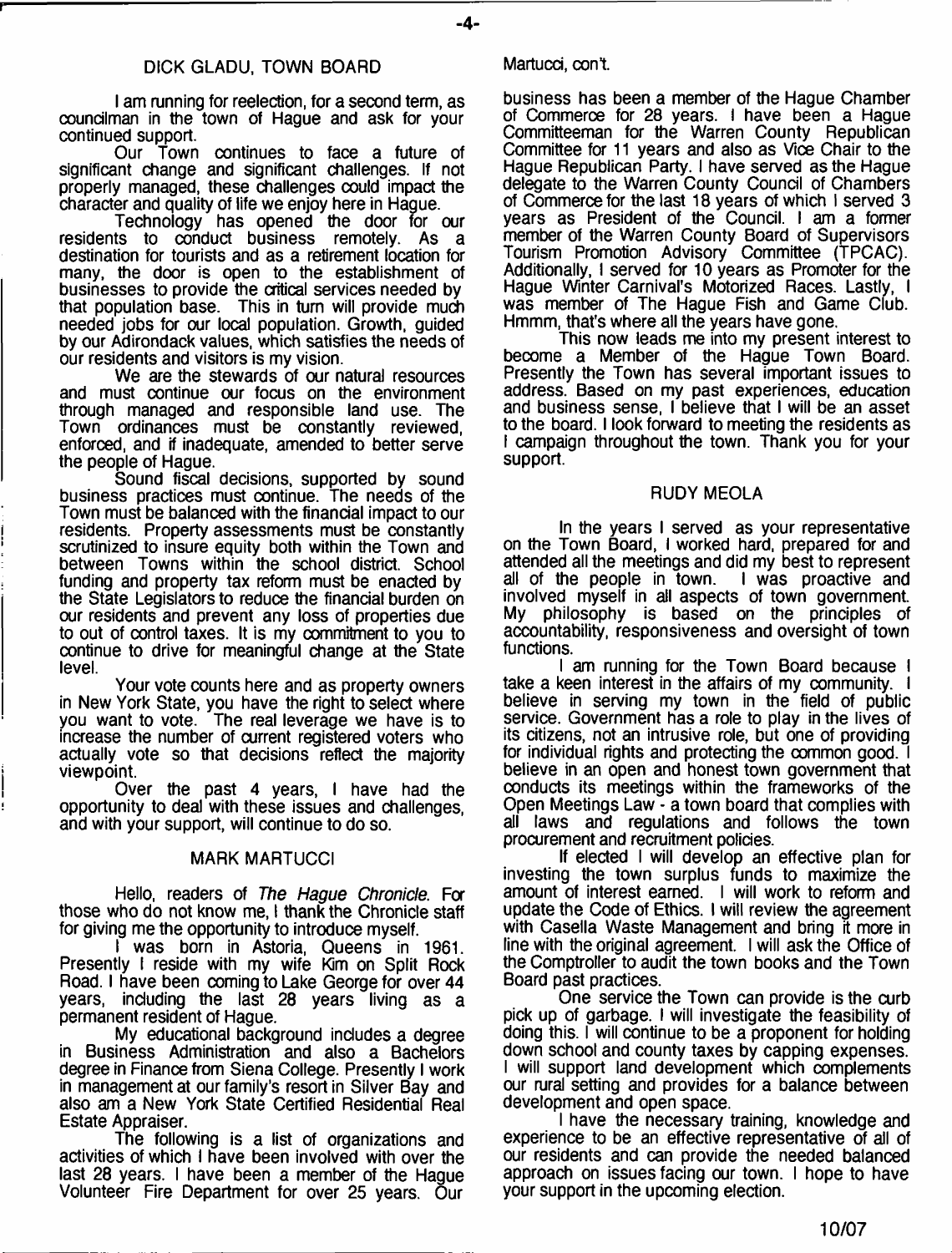

TOWN BOARD CANDIDATES - ART STEITZ, RUDY MEOLA, MARK MARTUCCI, DICK GLADU

#### DON SMITH, HIGHWAY SUPERINTENDENT

I have lived in Hague most of my life, my parents having moved here when I was a child. I began my career as a part time employee at the Town Highway Garage in the 70's. I became a full time employee in 1980 as an equipment operator. I was Deputy Highway Superintendent for 14 years. In 2003 I ran for the position of Highway Superintendent and took office January 1, 2004. As a taxpayer I know the importance of keeping within the Budget while at the same time trying to keep a maximum level of service. My 5 man crew not only maintains our roadways but also works on numerous special projects during the course of the year or assists with any other jobs that may arise and need additional manpower for any Town department. I work in conjunction with Warren County DPW, NYS DOT and the surrounding Towns to maintain a good working relationship and share services as/when needed. I feel my record speaks for itself. Please do not hesitate to contact me with any Town Highway issues

#### DEBBIE MANNING, TOWN CLERK

After enjoying 12 busy years as your Town Clerk, I am once again asking for your support on November 6, 2007.

There have been a few changes in my job. New York State Animal & Control has created an online program for dog licensing and filing of the monthly reports to the state. This enables clerks to search for missing dogs as well. Four years ago, New York State DEC created the hunting and fishing program. Both of the state online programs are working well. I am hopeful that the next step will be for the state to create a Vital Records Program.

This year was the Town of Hague's 200th Birthday. I was involved in the sale of the Bicentennial Merchandise and spent many hours on the Bicentennial Celebration. Anyone who visited my office this year will be glad to know that I only have a few t-shirts left!

I have enjoyed serving my community and all of you have been very supportive and encouraging. Remember, YOUR VOTE COUNTS!

#### CANDIDATE INTERVIEWS

On October 9th, Christine lanson, Dottie Henry and Judy Stock, members of the Board of *The Hague Chronicle* interviewed Council candidates Rudy Meola, Dick Gladu, Art Steitz and Mark Martucd. Voters will choose 2 of the first three running for 4 year terms while Mark Martucci is unopposed for the 2 year term.

In response to a question about the town investment and accounts, Mr. Meola said that although e does not have direct information available to him, there is a surplus of about \$2 million. He is in favor of managing it on a daily basis to take advantage of the maximum interest rates. Mr. Gladu said that his recommendation is to set up a cash management system for the 7 accounts and noted that information should be available from the Budget Officer who is Supervisor Belden.

They were asked about their spedal contributions to the Town or areas of concern in which they are most involved. Mr. Steitz noted that since he has been in the construction business he has worked on issues for the Town Park and sewer and would like to work to see them completed. Mr. Martucci noted that his position as co-chair of the Hague Republican Party has given him access to local and state legislators and he is interested in the issues of cell phones, recreational opportunities and school taxes. Mr. Meola mentioned wanting to work on an updated code of ethics, holding down county taxes and town garage pick-up. He also suggested that the Town Board meetings be videotaped to be more responsive to the public. Mr. Gladu has worked extensively on tax Mr. Gladu has worked extensively on tax issues and would like to see more participation by the community on issues and in voting. He would like to see the Town act to see that ordinances are enforced or changed *or* removed. For additional information, please read their statements included in this issue.

While we had the sense that all candidates were interested in some of the concerns about the Transfer Station, we think it will need some continual reminders from the public to see that some real progress is made. Some interesting ideas were proposed for the future of Hague. We encourage our readers to ask their own questions of the candidates and to let them know which issues you feel deserve priority.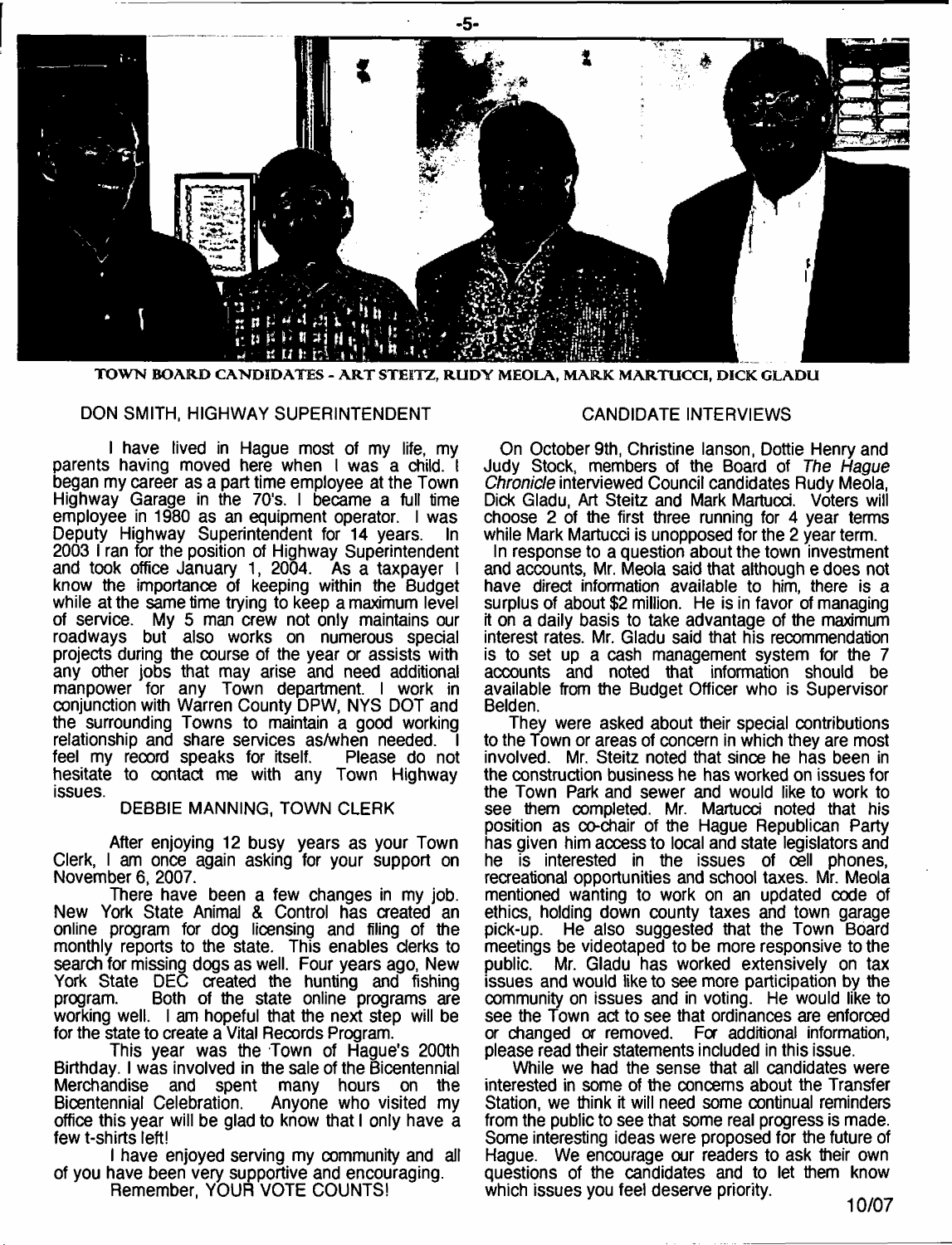Chairman Robert Goetsch, Donna Charboneau, Martin Fitzgerald, George lanson, Glenn McKee, Lindsay Mydlarz and Bill Pittman were all in attendance.

## BROWN (60.5-1-19) 51 Pine Cove Road (TR-1R1

Applicant requested a variance for a deck addition to a legal non-conforming structure. Currently there is only one means of egress from the house. If approved the deck will provide two more exits. The shoreline setback to the house is 47 feet, the proposed deck will be 40 feet from the lake. The Board approved this variance which was similar to a previously approved variance.

## PLANNING BOARD -10/4/07

Chairman David Swanson, Roily Allen, John Brown and Pam Peterson were present. Peter Foster and EJ Siwek were absent and there is a vacancy.

## GORELIK (60.13-1-6) 35 Red Fox Lane (TR-1)

The application is for a  $12' \times 60'$  open deck addition. If approved the deck would sit 53' from Lake George. Currently the house sits 65' from the lake. The Planning Board looks at application within 100' of the Lake. A site visit was scheduled.

In other business, several property owners from Overbrook Road and Overbrook Lane were in attendance and presented a petition outlining their concerns about the construction of a single family dwelling currently underway in their neighborhood. Chairman Swanson will send a letter to the individual.

David Swanson bid farewell to the Planning Board as he plans a move to Rorida for part of the year. Fellow Board members, Councilman Gladu and Town Attorney Viscardi expressed their appreciation for his many years of dedicated service to the Town. Chairman Swanson showed his lighter side as he entertained those present with an amusing anecdote.

## SPECIAL TOWN BOARD MEETINGS

9/28/07 - Supervisor Belden and Town Board members Gladu, Fraiser and Martucd were present at the 1:30 pm meeting. The Board, as the Town Board of Health, approved the variance request of White (93.12-1-34; Lakeshore Drive). They also authorized an agreement between the Town and Warren County for tourism funds.

10/4/07 - Supervisor Belden and Town Board members Gladu, Frasier, Steitz and Martucci were present along with Town Attorney Dominick Viscardi and ZEO Cathy Clark. The Board accepted the tentative 2008 budget which had been filed with the Town Clerk. Then ZEO Clark explained to the Board that the Town zoning code only allows the renting of single family dwellings in certain areas and many sections of Hague are not listed. Councilmen Martucci and Gladu were appointed to review and report on the rental issues.

Supervisor Dan Belden and Board members Art Steitz, Dick Gladu, Edna Frasier and Mark Martucd were all present.

A moment of silence was held for Dick Parkis, Frands Donlon, Justin Frasier, Ryan Thompson and Asia Fuller.

Waterkeeper Chris Navitsky told the Board that he is offering 2 full paid registrations for towns along the lake for a conference. The Board wants to send Cathy Clark and Don Smith.

Donna Van Wirt inquired about the taxes paid by the Silver Bay Association. Supervisor Belden noted that are not required to pay taxes but give the Town a gift in lieu of taxes. The town requested that it be raised but they sent a check for \$25,000 which was the same amount they gave last year. David Swanson noted that many people who came to the area because of the Silver Bay Assodation have stayed and built homes here which has added<br>thousands of dollars in tax money. One common thousands of dollars in tax money. misconception was deared up when Dick Gladu said that there are no cases where people have deeded property to Silver Bay in order to not pay taxes.

## Committee Reports:

**-6-**

Assessor/Justice - Councilman Gladu reported that the assessor is in the process of putting the assessment figures together for next year. Recently reappointed assessor Dave Martucd has been to Lake Pladd for a class on conservation easements and will be going to the NYS assessors assodation meeting.

Buildings & Grounds/CC - Councilman Steitz reported that construction of the ramp is still in limbo and they need a bid sheet so that contractors will know what to bid on. The Town Clerk will pull an old one for him to work on.

CARE/Enhancement Committee - Council member Frasier thanked all those who gave nice donations over the summer induding Harold Chamberlain in memory of his wife Margaret Carney Chamberlain, the congregation of the Sabbath Day Chapel and residents of Arcady Bay Estates.

Coundlman Steitz reported that 90% of the work has been done at the park. He will go over the punch list when it is completed to ensure any problems have been corrected. Councilman Martucci mentioned the benches are made of red cedar with cement bases and will cost \$125 apiece.

Supervisor Belden noted that they are replanning the entire town parking lots and he wants to apply for a grant by November 30th.

Finance & Insurance - Councilman Gladu said that they had approved \$110,000 in bills and won't be getting more revenue. Since some checks are not in they have to keep money in accounts to cover them.

Fire Dept - Councilman Martucci noted the Fire Department had a busy month and had gotten several new members.

Museum & Historian - Council member Frasier reported that the Historical Society had a good program in September and have put items from the Bicentennial in the lobby case.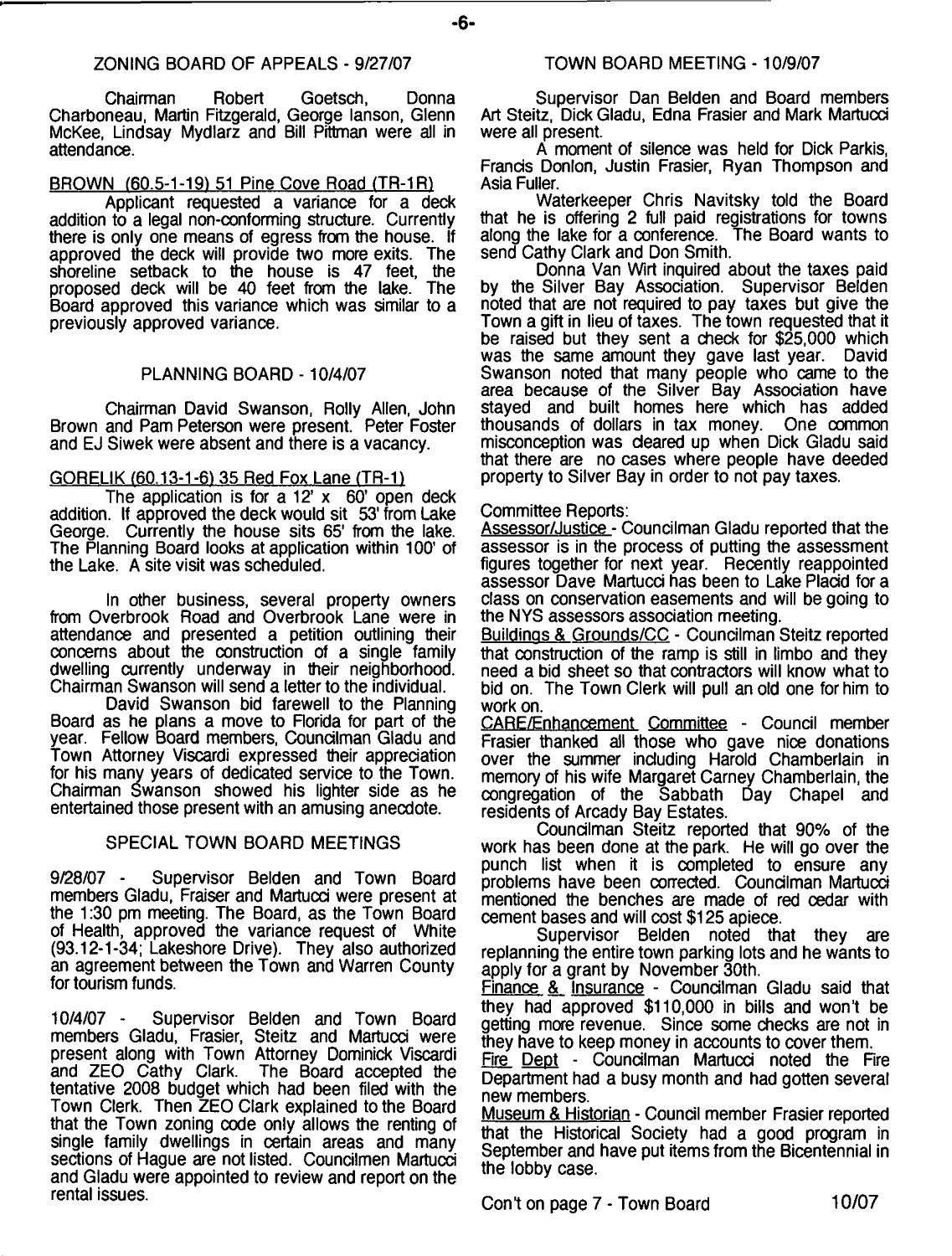Highway - Councilman Gladu reported that the Town received \$1500 from the metal turned in. He said the Highway Budget looks good and there is a plan in place for a capital fund for replacement of heavy equipment.

 $-7-$ 

Supervisor Belden thanked Dick Frasier for his work in going through the specifications for the new truck so that the Town would not accept it until it was correct.

Planning/Zoning/Stormwater - Councilmen Gladu and Martucd are looking into the zoning ordinance as it pertains to the renting of private home. Currently there are some zones where the code appears to prohibit renting which may want to be changed.

A petition was received from residents of Overbrook Road relating to a neighboring property. The Planning Board has sent a letter addressing the issues to the individual involved.

The Board decided to wait until the next day (10/10)<br>during the Budget Workshop to address a Budget Workshop to address recommendation for new Planning Board members.

Sewer District #1 & #2 - Supervisor Belden reported that he had met with County engineer Bill Lamy to work out some problems concerning rights of way for<br>Sewer District #2. Also the comptroller has finally Also the comptroller has finally approved the paper work and now the project can go out to bids Belden hopes by mid November. Then the project could be awarded by January and have a contractor on site by April. He also mentioned that he will try for another grant and that they have found additional EDU's.

Town Park - Councilman Steitz stated that the Park bathrooms will stay open while the weather remains nice and the work continues in the Park.

#### In other business, the Board

Approved up to \$500 for a screen to be used in conjunction with a projector for computer images which they already have.

Received communication from the LGPC about limiting fireworks over the Lake.

Approved sending the \$2500 that was in the budget to the Library in Ticonderoga.

Passed a resolution of appreciation to David Swanson, retiring Chairman of the Planning Board who has served on the Board from May 1993 to October 2007. It noted that he has given unselfishly of his time to the Town as well as to the Moses-Ludington Hospital and the Kiwanis.

## Supervisor's Report:

Supervisor Belden reported that as Chairman of the Warren County DPW Committee he decreased the budget by 1.8 million and 1.2 million from the Sheriff's Department. He also noted that although the county has funded the Up Yonda farm for 3 years the trust fund will be able to pick up the cost. The County budget increase will be about 3 1/2% across the board but Hague may pay more because of the equalization rate.

## 10/10/07 - SPECIAL BOARD MEETING

All Board Members were present to review the budget items. They will meet with the Fire Department concerning their request. They also went into Executive Session for about 10 minutes. They made no decision on filling the positions on the Planning Board.

## **~***SOUbJVIblGS***~**

MARRIED: Megan Samson of Norwalk, CT to Stacy Spence of Saginaw, MI on August 25, 2007. Megan<br>is the daughter of Nora (McCarville) (McCarville) Dougherty, summer resident of Forest Bay.

DIED: Justin Ryan Frasier, 17, New Hague Road, Hague, on September 26, 2007 in an automobile accident. He is survived by his father John A. Frasier and his wife Nancy, his mother, Mary Beth Frasier, his grandmother Janice Smith, two sisters, Jessi L. Frasier and Charish E. Johnson, two brothers Jason S. Frasier and Jamie M. Frasier, two step-brothers, Joshua and Jacob Demarais, and one step-sister, Alyssa Rodriguez.

#### MORE HONORS FOR KATE HUNTER

In continuing celebration of the 100th birthday year of Kate Hunter, family and friends gathered in the courtyard of the Heritage Commons in Ticonderoga on October 7, 2007 for a tree planting ceremony in her honor.

Joan Waters who organized the event highlighted some of the events in Kate's life. Kate devoted her life to her family and to the Town of Hague as a volunteer on numerous committees and town organizations. She was recognized in 2006 as Hague Senior Citizen of the Year.

Kate's sisters, Hannah Cameron, 90 and Margaret DelSignore, 85 watched as Kate shoveled the first spadeful of dirt into the ground to the delight of all.



Walt Waters assists Kate Hunter **photo courtesy Shirley Smith**

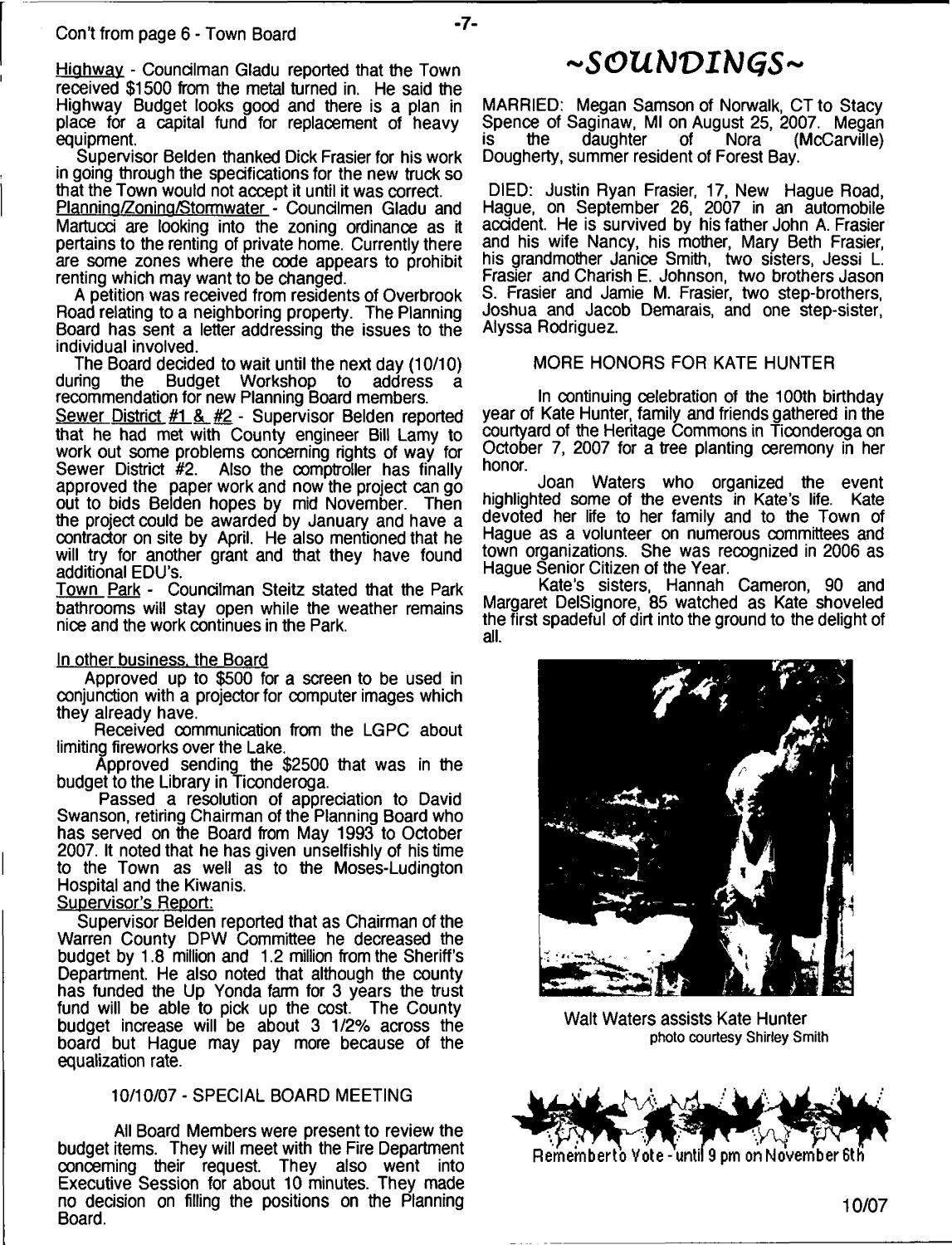## FROM CONGRESSWOMAN KIRSTEN GILLIBRAND'S PRESS RELEASES

#### SPORTSMEN

One of the recent initiatives taken by Congresswoman Gillibrand, a member of the Congressional Sportsmen's Caucus, was a resolution for "Sportsmen's Week" in the U.S. House of Representatives which applauds "the contributions that hunters and fishermen have in promoting family values, environmental conservation, and strengthening our local, state and national economies."

## CHILDREN'S HEALTH

Congresswoman Kirsten Gillibrand cast her vote in favor of the Children's Health insurance Program Reauthorization Act of 2007. This legislation would expand SCHIP, which funds Child Health Plus in New York State.

## COLLEGE COSTS

Congresswoman Gillibrand has also supported the College Cost Reduction Act of 2007, which boosts college financial aid by \$18 billion over the next five years. She noted, "The College Cost Reduction Act is the largest increase in college aid since the 1944 G.l. Bill, and is a prime example of the investments our country should be making to keep the United States as the world's leader in educating young people. This bill is fiscally responsibly and will not cost taxpayers a dime, as funding for this bill will come from trimming excess federal subsidies to loan providers."

## PASSPORT NEWS

The office of Congresswoman Gillibrand has reported that as of October 1, 2007, the State Department will reinstate the requirements that US travelers bound for Canada, Mexico, the Caribbean and Bermuda That requirement was temporarily waived in June. Congresswoman Gillibrand also alerted folks that the Department of State is refunding expedited passport fees for those who paid for the service and did not receive the benefit. For more information on passports and fees see<br>
<http://travel.state.gov>. Earlier this year, <http://travel.state.gov>. Congresswoman Gillibrand voted to pass the bipartisan Passport Backlog Reduction Act which allowed the State Department to temporarily rehire retired employees who have already been trained to process passport applications.

#### NY CORRIDORS

Congresswoman Kirsten Gillibrand commented on the recently released report from the Department of Energy regarding the designation of National Interest Electric Transmission Corridors in Upstate New York. "I am extremely disappointed in the designations made by the Department of<br>Energy," said Congresswoman Congresswoman Gillibrand, a Member of the Armed Services Committee. "I do not support the ability for the federal government to<br>use eminent domain to override use eminent domain to override opposition from the State of New York and our local communities." "I will continue to work with my colleagues to prevent this program from running roughshod over the voices of our local communities."

## ACCOUNTABILITY

Congresswoman Kirsten Gillibrand passed an amendment on the floor of the House of Representatives to mandate that the Inspectors General of federal agencies be more transparent in their findings of waste, fraud and abuse in the federal government to increase accountability in an effort to save The amendment is designed to promote independence and accountability for Inspector General Offices in executive branch agencies.

Congresswoman Gillibrand has taken unprecedented steps to make her office accountable and transparent to her constituents. She is one of only a handful of Members in the House to post her schedule online every day and one of the first to post a list of all earmark requests she made on behalf of the district.

## REGIONAL COMMISSION

Congresswoman Kirsten Gillibrand voted in support of legislation that would create a Northern Border Regional Commission stretching for New York to Maine. The act will provide a source of funding for job creation, important infrastructure improvements and deployment of critical energy and technology infrastructure for the North Country. The Commission would be a Federal-State partnership whereby money allocated from the Federal government will be matched with funding from State, public and private sources. All projects submitted for funding have to meet the goal of regional development.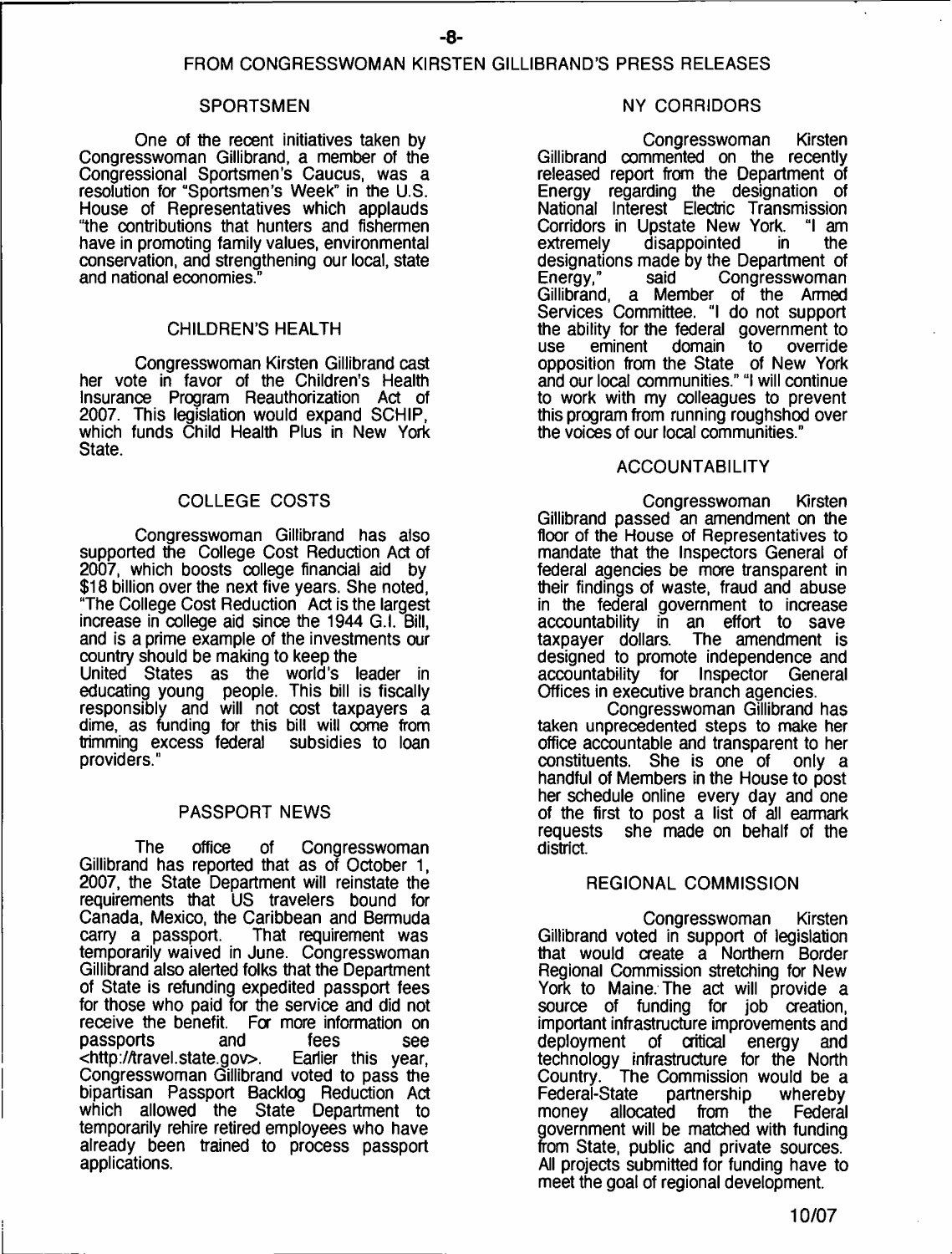# *.'M A T U 'K E M £ W S*

-9-

*rhfancy W otton Scarzeffo*

## Witch Hazel

One of the seemingly least spectacular plants of the fall parade of color is one of my favorites. This morning, as I walked along the edges of the woods, I encountered dozens of them interspersed among the bolder players of maple, beech and oak. Maybe because there were so many or that their yellow leaves mixed with the others, I didn't notice them at first? But once they caught my attention I saw them everywhere. I am speaking of Witch Hazel, the one that is among the first whose leaves turn a buttery yellow as the days shorten and cool and is the last one to burst into bloom with flowers like yellow spiders clustered in every joint.

Witch hazel *(Hamamelis virginiana*) is a small tree or shrub growing 10 to 20 feet high. Arching branches reach from a dense multi-stemmed dump of smooth, gray trunks. The leaves are 3-5" long and 3" wide, turning yellow in early October and just when they are about ready to drop, starbursts of yellow blossoms spring forth along every branch. These are followed by black nuts which are oily and edible but do not ripen until the following summer when they burst open and shoot their two hard seeds to scatter up to 20 feet away  $\sim$  most of them becoming food for birds, mice and squirrels.

Researchers believe that the plant's unusually late flowering evolved to avoid competition for pollinators and thus induces insects to pay special attention to the blossoms as they are the only ones available this late in the season  $\sim$  one last meal so to speak. The late flowering not only entices insects. As early as the mid 17th century, European horticulturalists were cultivating this shrub from the New World in private collections in London as an ornamental of special interest; one that continues to this day.

The word "witch" comes from the Old English word, *wych* referring to the pliant branches (also the root for "wicker"); "hazel" comes from the leafs resemblance to those of the *Coylus* (hazel) species. Those pliant branches were put to good use. Traditionally, the branches of the witch hazel were (are) used as "divining rods" to locate underground sources of water and the people using the rods referred to as "water witches".

Most of us are very familiar with its medicinal uses, but may not realize that this shrub is the source of that medicine growing right here in our backyards! The leaves and the bark are astringent, valuable in checking internal and external hemorrhaging, an effective treatment and good painkiller for piles, bruises and inflammatory swellings. Witch hazel's action is on the muscular fiber of veins, and the concentration of its constituent *Hamamelin* is applied as an ointment (you know it as "Preparation H")! The distilled extract of its leaves and twigs is probably in your medicine cabinet where you reach for that bottle of liquid to soothe a variety of external inflammatory conditions such as burns, varicose veins and insect bites. You can keep a few witch hazel soaked gauze pads in a small glass jar in your first aide kit for traveling emergencies.

The flowers can persist on the branches well after the leaves have fallen, easily into November, so there is plenty of time to discover this little gem of autumn growing in *your* backyard. Look for yellow spiders (the flowers) dancing along the branches for Nature's Halloween treat!



# *W E W flfe'R T fo r iE S by Jo'Anne 'DeTranco*

## September 16- October 13, 2007

There is only one word to describe the weather for the past thirty days - TERRIFIC! I am really sorry if you are a seasonal resident and left Hague in early September to return to your permanent home. The average daily temperature for<br>September was 74.4 degrees. That is 5.5 September was 74.4 degrees. degrees warmer than the average. We only had 1.95" rain which is 1.88" BELOW normal. counted 15 days with high temperatures of over 75 degrees (11 of those in the 80's). Knock your socks off great weatherl We did have a frost warning on September 29 but there was no frost in areas close to the lake.

The colors began changing earlier than usual. The weather service reported peak color in the Adirondack High Peaks around September 30. I took a drive up there but did not think it was full color on that date - still pretty though. The hours of daylight are noticeably less. It is very dark at 6 pm and I need the alarm dock to get up on time at 6 am because it is still dark. My Christmas cactus is keying in on the decrease in daylight. I noticed the other day that it is full of flower buds. The amount of daylight triggers the flowering. It is early this year, too.

As for rain, we are below normal rainfall at 32.99" for the year. Last year at this time we were 37.89". There were showers on October 7 and 9, late in the evening. Thursday 10/11 a huge low (nor'easter) brought us at least an inch of rain. That same low also dropped our balmy temperature back to more normal 50-55. I don't think we can complain after the last 30 days.

Enjoy the remaining days of our colorful fall. Soon the temperatures will drop just like the leaves. Oh yes, one more tidbit. What to do with all those leaves when they come down? Chop them up with your lawn mower and leave them right on your lawn or put them in your garden and shrub beds. Best fertilizer and cheap! 10/07